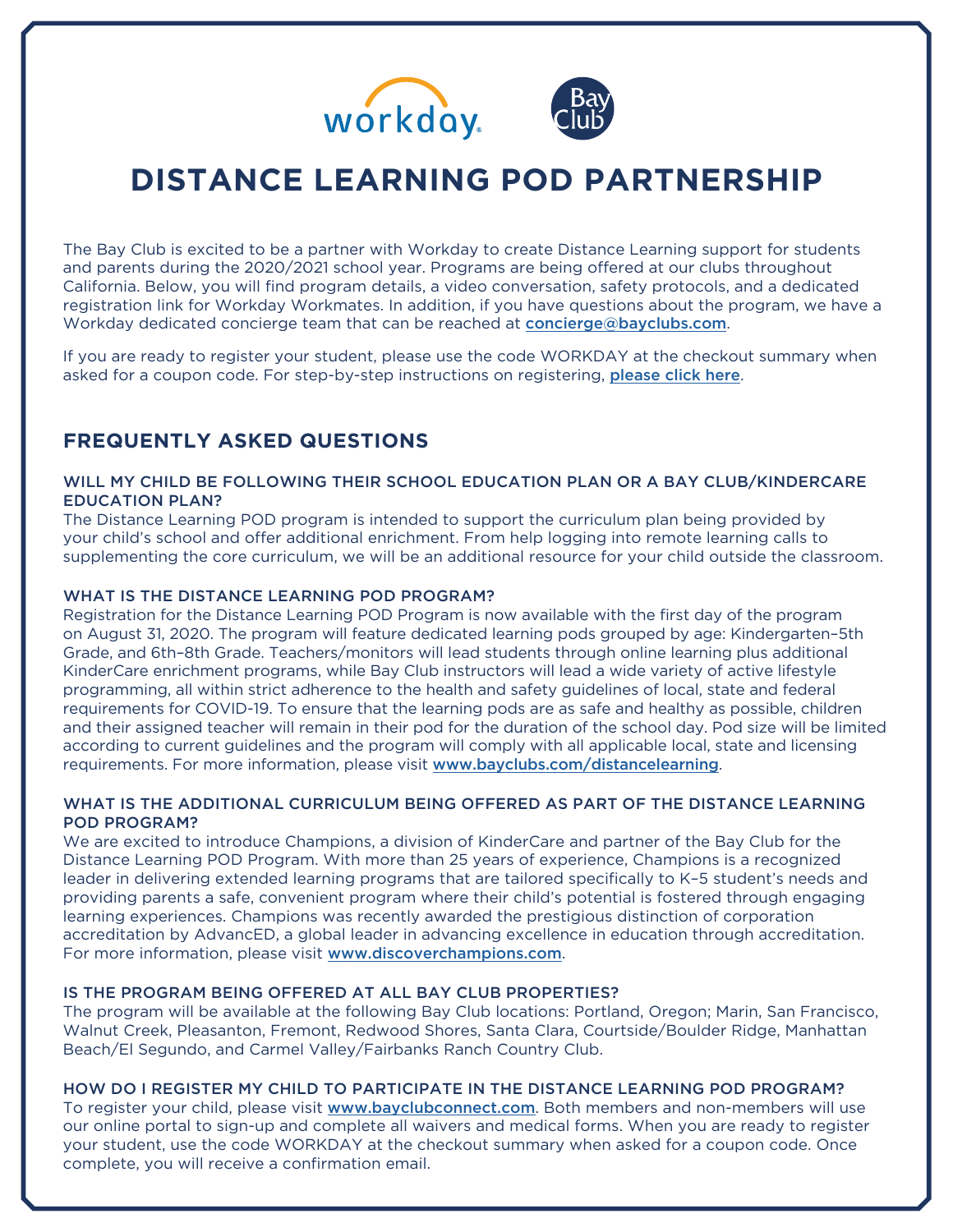# DO I NEED TO BE A BAY CLUB MEMBER TO PARTICIPATE IN THE PROGRAM?

The Distance Leaning POD Program will be available to members and guests in our communities. If you are not currently a member and would like information about membership, please email [membership@bayclubs.com](mailto:membership%40bayclubs.com?subject=Bay%20Club%20Membership) for more information.

#### DO BAY CLUB MEMBERS GET A DISCOUNT? IS THERE A SIBLING DISCOUNT?

Bay Club members will receive a 10% discount off the published prices for each child enrolled in the program. In addition, each sibling will receive an additional 10% discount.

#### DO BAY CLUB FAMILY MEMBERS HAVE ANY ADDITIONAL BENEFITS?

Our Bay Club Family Membership will receive a 20% discount off the published prices for each child enrolled in the program. In addition, all after-school clinics (two hours) will be complimentary to Family members.

#### DOES MY BAY CLUB MEMBERSHIP NEED TO BE ACTIVE TO GET THE DISCOUNT?

Yes. To receive the Bay Club membership benefits and discounts, your membership needs to be active. If you are currently on a leave of absence and would like to activate your membership, please email [bayclubconnect@bayclubs.com](mailto:bayclubconnect%40bayclubs.com?subject=Please%20Activate%20My%20Membership) and our Members Services team will be happy to assist you.

#### WILL THERE BE SCHOLARSHIPS AVAILABLE FOR THE DISTANCE LEARNING POD PROGRAM?

In an effort to be a part of the solution in creating education equality for the children in our communities and as a way to close the digital divide, we are proud to announce a new Scholarship Program through Bay Club Cares. These scholarships will be offered at each of the properties featuring the program. Scholarship information will soon be available on the [www.bayclubs.com](http://www.bayclubs.com).

# **PROGRAM OVERVIEW**

#### WILL SNACKS OR LUNCH BE PROVIDED?

We plan to provide afternoon snacks for the children that are enrolled in the program in addition to BEVI water stations for use with personal water bottles. Please plan to bring an AM snack and lunch every day.

#### WHAT DOES A SAMPLE DAY LOOK LIKE?

In an effort to meet the variety of needs our parents have, we are offering the program options below with flexible pick-up times:

- Monday-Friday, 8:00 am–6:00 pm
	- Available for Grades K–1, 2–5, and 6–8
- After School Programming, 3:00–8:00 pm
	- Programming for Grades K–1, 2–5, 6–8, and 9–12

Daily Schedule\*: 7:30–8:30 am | Drop-off and Check-in 8:00–8:30 am | Distance Learning Begins 9:00–9:30 am | Break 9:30 am–12:00 pm | Distance Learning Continues 12:00–12:30 pm | Lunch 12:30–3:00 pm | Distance Learning or Champions (depending on school curriculum) 3:00–8:00 pm | After School Program\*\* Parents have the choice to change pick-up times daily.

*\*Schedule will vary by grade/school. Additional age-appropriate programming will supplement the school day for schedules that end earlier. When possible, students will be grouped in cohorts by grade where instructional minutes will be similar.*

*\*\*After school programs may include sports clinics, fitness classes, and tutoring.*

## DOES MY CHILD HAVE TO STAY AT THE DISTANCE LEARNING PROGRAM ALL DAY OR CAN I PICK HIM OR HER UP EARLY?

You are more than welcome to pick your child up before the 6:00 pm end time if you have other commitments in the afternoon or your child does not want to stay for after-school programming. Please let us know at drop-off in the morning, so we can make arrangements to have your child ready early for departure that day.